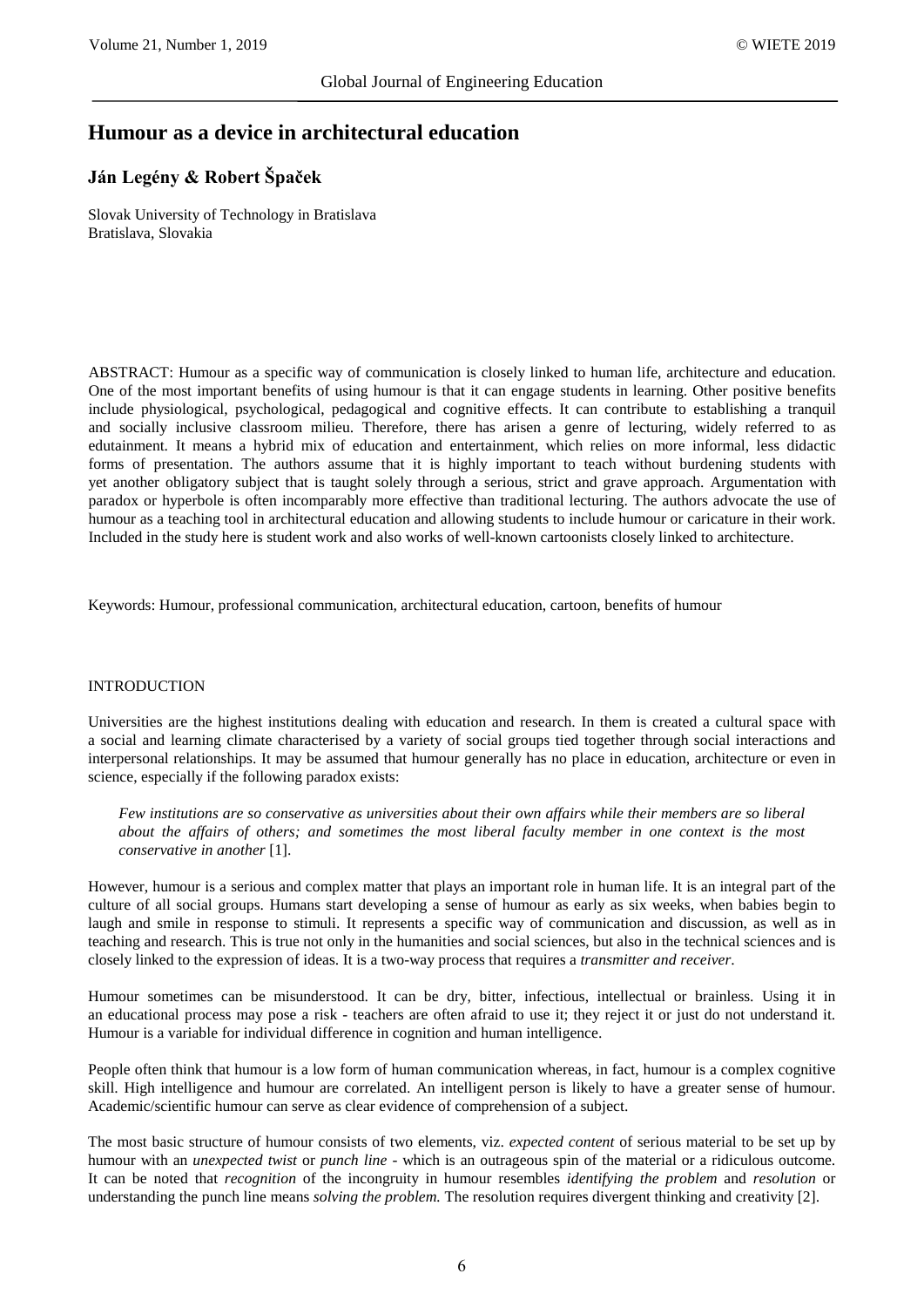Ziv opines that the ability to see two or more inconsistent, contradictory parts or conditions that are united in a complex object, such as a pun or humour means they have acquired a *bisociation* relationship (the simultaneous mental association of an idea or object in two fields ordinarily not regarded as related). Such relationships are important in scientific work [3].

## PLACE OF HUMOUR IN MODERN PEDAGOGY

Included in the rapid pace of change during this decade is an emphasis on creative and critical thinking rather than on pure acquisition of knowledge. Portable electronic devices are now ubiquitous. Many educational institutions have had to face up to the fact that the old teaching methods do not work anymore. In this context, Pusca and Northwood emphasise that *…the content of engineering design education should be continuously revised* using *communication and collaboration between educators, students and industry representatives, so that the needs of each party can be addressed* [4].

The pressure to better engage students within the modern university has resulted in the rise of a new genre of lecturing, widely referred to as *edutainment*. It means a *…hybrid mix of education and entertainment*, which relies on more informal, less didactic forms of presentation [5].

It can be argued that university teaching is, historically, some kind of *performance,* especially in the context of mass lectures. Humour seems to be a perfect vehicle for edutainment. It can act as a *defibrillator*, *attention-grabber*, a *hook* (a notion used in the film industry and in journalism), *glacial thawing* device and an *icebreaker*. However, one of the most important benefits of humour may be that it can engage students in learning. On the one hand, humour fulfils an important function for an individual within a group, but on the other hand, it plays a key role for the group as a whole. Humour helps build trust and can invoke feelings of belonging and personal value to the group. It releases social tension, tightens bonds to a group, represents a form of social critique, a form of defence against negative emotions such as fear and anxiety or is a form of intellectual play. It has to be stressed that edutainment is not only through verbal humour, but also through organisation of the lesson, activities chosen by the teacher or even by the approach to the students.

In modern pedagogy the use of humour is considered an effective strategy in formal or informal learning. In terms of the communication function, humour provides a way to present oneself, a topic, a lecture. It is a means of penetrating into or out of serious situations. Humour is a form of positive communication, a manifestation of constructive behaviour that increases interpersonal contact, e.g. through eye-to-eye contact. In general, it is believed that teachers are familiar with the power of humour over students during a lesson. Hence, most teachers deploy humour in a friendly way. Mainly, teachers are oriented to the social, psychological and educational function of humour. Humour in the education process was summed up by Huss, who categorised the positives into three groups [6]:

- 1. It improves the climate in the classroom and promotes co-operation among the members of the group.
- 2. It creates associations between school knowledge and the students' experiences.
- 3. As a type of relaxation, it decreases the stress and eliminates obstacles related to learning and understanding the curriculum.

To be an effective teacher, it is crucial to know the intellectual level of the students, as well as to perceive and understand their kind of humour. The higher the level of education, the more difficult it is to incorporate humour into teaching. The humour of younger students is more straightforward; older students have more experience, knowledge and more developed interests, so they are more critical in assessing communication. Mental keenness is a form of intellectual play. Mainly *aggressive*/*offensive humour* should be avoided. It means that *…any word, object, or action that violates a person's values, moral principles, or norms of behaviour could be offensive* [7].

| Misconception                                   | Counterarguments (according to modern pedagogy)                                                                                                                                                                          |
|-------------------------------------------------|--------------------------------------------------------------------------------------------------------------------------------------------------------------------------------------------------------------------------|
| Humour is identified with (narrative)<br>jokes. | Humour has many variations. The most common in teaching is the use of<br>situational humour aiming to release tension/stress. This includes cracking<br>a joke, using a gesture, specifying the context of a given task. |
| Teachers should not use humour in               | It is true that teachers do not usually have training in this field. But,                                                                                                                                                |
| teaching, because they do not have              | someone who uses humour does not have to be a professional entertainer.                                                                                                                                                  |
| adequate training.                              | Humour is used in everyday life. It is just one more step to apply it in                                                                                                                                                 |
| Teachers should not use humour in               | Humour in teaching does not satirise what the teacher is saying. It is a way                                                                                                                                             |
| teaching, because there is nothing funny        | of communicating the information. It should complement and not distract                                                                                                                                                  |
| about what they are communicating.              | from course material.                                                                                                                                                                                                    |
| The use of humour in teaching is                | At least, the use of humour represents an effective tool for attracting and                                                                                                                                              |
| a waste of the time the teacher has in          | retaining a student's attention. Positive emotions are a significant                                                                                                                                                     |
| the classroom.                                  | supportive factor affecting the extent and durability of memory.                                                                                                                                                         |

Table 1: Frequent misconceptions about using humour in education [9].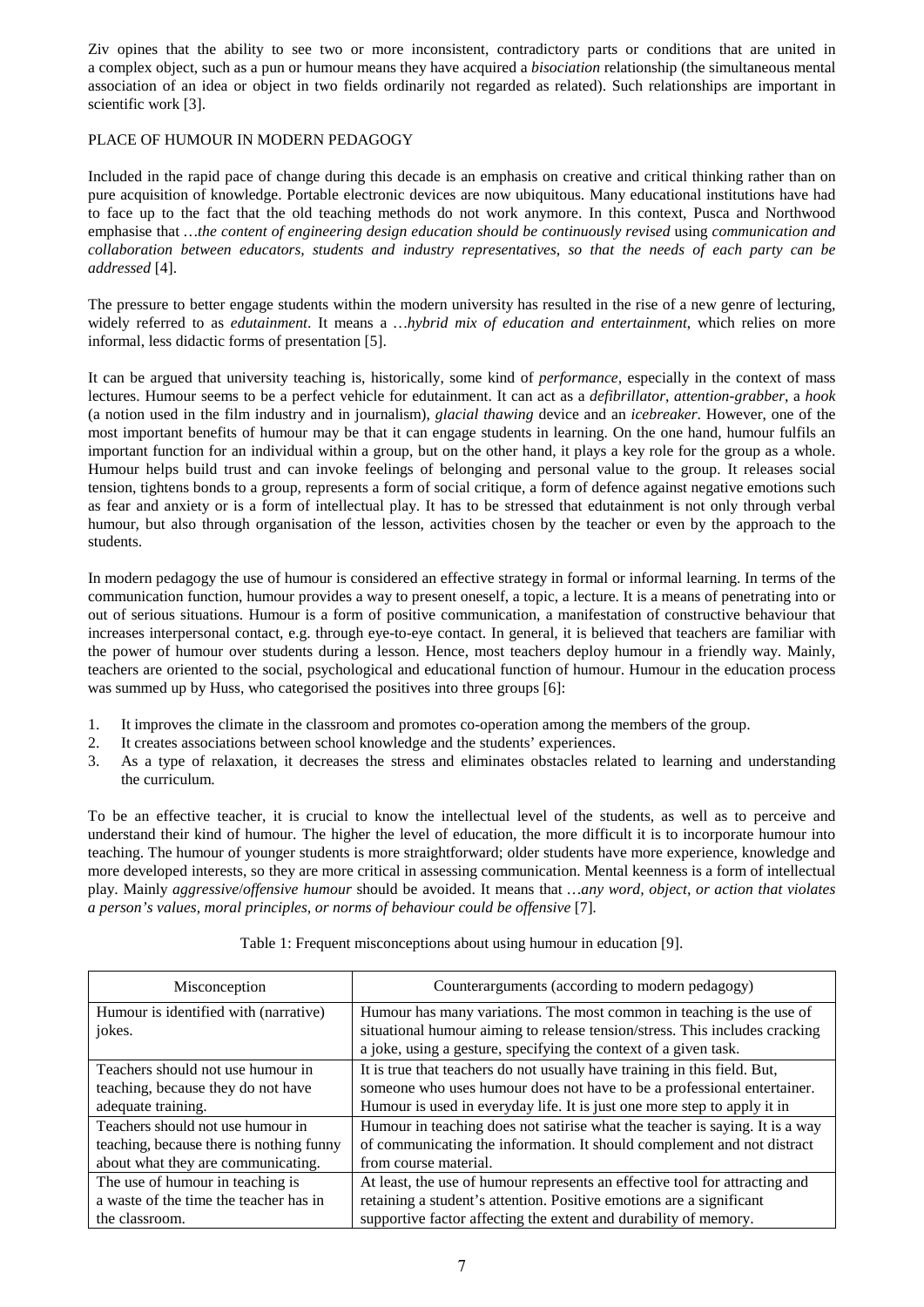A sense of humour is closely linked with an individual's subjective interpretation. A climate of reciprocal humour should be encouraged. Other forms of humour include *self-enhancing humour* that perceives unpleasant everyday or absurd situations as something funny; *affiliative humour,* which aims to strengthen group relationships and create a pleasant atmosphere; and finally, a *self-defeating humour,* used for mitigating shortcomings and mistakes in order to enhance a position within a group [8].

There exist some frequent misconceptions linked with humour, which discourage vacillating teachers from using humour (see Table1).

## POSITIVE EFFECTS OF HUMOUR

Various investigations suggest that humour produces psychological and physiological benefits that help students learn. The main research in the field of humour application in health care, psychology and education was conducted by several scholars, such as Ronald A. Berk, Christine Clifford, Ron Dieter, Avner Ziv and Peter M. Jonas. The benefits that are believed to be associated with laughter and/or humour can be divided into the following four categories:

- a) *Physiological benefits* are expressed by muscle relaxation, stimulated circulation, improved respiration and exercise of the lungs and chest muscles. Humour reduces the level of adrenalin, epinephrine and cortisol (that lowers the effectiveness of the immune system); it lowers the pulse rate and blood pressure, as well as it increases the production of the body's natural painkillers called endorphins. Education can be a bit healthier while using humour.
- b) *Psychological benefits* are considerable, including reduced anxiety and stress (as prior to or during an examination), greater self-esteem and increased student self-motivation to focus on the material. Humour acts to attract and maintain student attention. Additionally, humour can promote a productive and inspiring work environment, which positively affects interpersonal relationships. It can contribute to avoiding staff turnover and increase efficiency at universities. Table 2 follows.

|                               | Humour inhibits/reduces | Humour strengthens/expands |
|-------------------------------|-------------------------|----------------------------|
| Psychological characteristics | Mental instability      | Mental stability           |
|                               | Introversion            | Extroversion               |
|                               | Submissiveness          | Dominance                  |
| Mental states                 | Uncertainty             | Security                   |
|                               | <b>Tension</b>          | Relaxation                 |
|                               | Embarrassment           | Self confidence            |
|                               | Unhappiness             | <b>Happiness</b>           |
| Social relations              | Social differences      | Democratic relations       |
|                               | Formal relationships    | Humanisation               |
|                               | Poverty of contacts     | Richness of contacts       |
|                               | Conventionality         | Crushing conventions       |

## Table 2: Psychological effects of humour in teaching [10].

c) *Pedagogical benefits* include creation of a more positive learning milieu by reducing pre-existing barriers to communication between the teacher and the students, which are also barriers to learning. It helps the teacher acquire the student's confidence and improve student attitudes toward the subject and the instructor.

Students are less intimidated and less inhibited about asking questions or making comments, which results in boosting participation in lessons and raises student spontaneity. It plays a role as a discussion starter. Humour helps students to retain subject matter, to remember more material longer, and reduces student negativism or hostility regarding potentially confrontational issues. Sheinowitz states that *2-3 humorous interludes per hour of studies is optimum* since students still need to be able to take notes [11]. To be most effective, humour needs to be real, simple, practical and related to the audience and material. Edutainment as a specific type of teaching, therefore is justified in modern pedagogy.

d) *Cognitive benefits* are closely related to the psychology of cognitive processes. A teacher who effectively prepares and uses humour within education shows to students that they can be creative, can deal with the issues in unusual ways of thinking or that a mistake is also a valid part of cognition (unplanned humour). The use of humour promotes constructive debate on issues, strengthens the teacher-student connection, as well as extending and deepening understanding that is one of the main missions of education.

Moreover, the previous benefits might not be limited to students. If humour can make the learning process more enjoyable, then everyone benefits. For instance, students usually rate *the funny lecturers* who make learning fun significantly higher than others. They find teachers using humour to be more appealing, competent and effective in their delivery. Teaching awards and evaluations/questionnaires can provide a clue on how to work on teaching methods.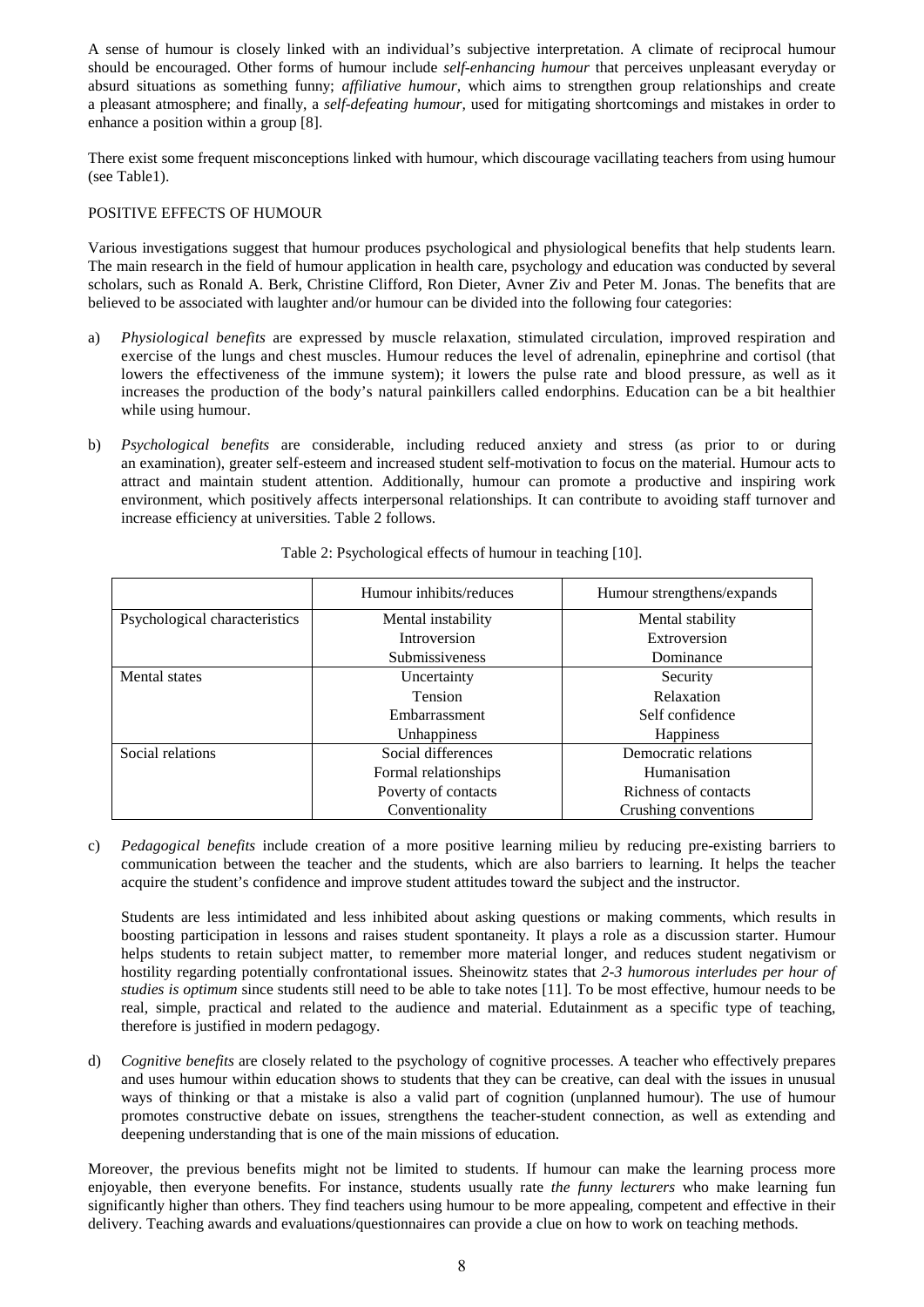#### FORMS OF HUMOUR

Ronald A. Berk, one of the leading researchers on using humour in academia, introduced five forms of humour that can be used to attract students' attention. Indeed, there exists a common academic formula: whatever it takes, get their attention! Johann Friedrich Herbart (1776-1841) said, as well: *in teaching, the greatest sin is to be boring* [12].

Berk's forms of humour are divided by *place*, where they are performed. *In-class forms* that rely on delivery include opening jokes (stand-up jokes, anecdotes, quotations, e.g. of famous people) and questions, multiple-choice jokes, top 10 lists popularised by David Letterman, cartoons - single and multiple panel, skits/live dramatisations, spontaneous humour, humorous questions, humorous examples, humorous problems or exercises. *In-class forms* inserted into print materials, and which can be made available on a course Web site are represented by syllabus, handouts, examples, assignments (problems, case studies, scenarios/vignettes, simulations) or tests.

*Out-of-class forms* on a course Web site include course disclaimers, announcements, warnings and cautions, lists, word derivations, foreign word expressions, acronyms and emoticons or by using visual effects (pictures, graphics, animation, icons and movies), whether by sound effects, such as music, sound/noises or voices. Then, there are *out-of-class forms*  that should remain out of class as offensive humour that pushes the limits of profanity, vulgarity or sexuality. Finally, there are *in-class topics* that are not culture specific [2]. Table 3 follows.

#### Table 3: Some facts about humour according to Peter M. Jonas [13].

| No. | Facts on using humour                                                                                                                                                                                                       |
|-----|-----------------------------------------------------------------------------------------------------------------------------------------------------------------------------------------------------------------------------|
| 1.  | Speakers are 46 percent more likely to laugh than listeners at their own jokes.                                                                                                                                             |
| 2.  | Many speakers even laugh at things that are typically not funny.                                                                                                                                                            |
| 3.  | People are 30 times more likely to laugh when with other people than when alone.                                                                                                                                            |
| 4.  | Women laugh more than men.                                                                                                                                                                                                  |
| 5.  | Laughing is a social function. People will laugh at things not funny, if they are in groups. Laughter is not about<br>humour or jokes, but about social interaction.                                                        |
| 6.  | Male instructors can use almost all types of humour to increase their evaluation ratings.                                                                                                                                   |
| 7.  | Female instructors should avoid the use of puns or they are likely to greatly decrease their effectiveness<br>ratings. (A jumper cable walks into a bar. The bartender says, I'll serve you, but don't start anything.)     |
| 8.  | To be perceived as effective by students, instructors should use humour that adds to the content of education<br>and contributes to a point.                                                                                |
| 9.  | Men enjoy sexist, sexual and aggressive humour more than women do, but women enjoy absurdity more than men.                                                                                                                 |
| 10. | Although women enjoy self-disparaging humour more, men apparently enjoy a speaker who disparages an enemy.                                                                                                                  |
| 11. | Males use an average of 3.73 humorous items per class period, while females use only 2.43 items.                                                                                                                            |
| 12. | The most used format for humour is telling funny stories. Overall, the frequency and use of humour correlates<br>positively to perceived appeal, effectiveness and delivery for instructors, but for male instructors only. |
| 13. | Use of hostile or nonsense humour by male instructors is associated with higher overall performance<br>evaluations, while the use of sexual humour is associated with greater appeal.                                       |

#### HUMOUR IN ARCHITECTURE

Architecture and caricature are closely related. Buildings can indirectly mediate cheerfulness and induce a positive mood. There are many crazy homes or cartoons depicting architecture (see Figure 1, as an example). The Dancing House in Prague designed by the Croatian-Czech architect Vlado Milunić in co-operation with Canadian-American architect Frank Gehry is a cartoon, which is decorated with a parody of Olbrich's Art Nouveau ball. The cartoon is a portrait that exaggerates and deforms the basic essence of a thing. In this case, it affects the architecture. Cartoons can be offensive, courageous or just funny. It should be cheerful and maybe funny. Finally, the sense of humour can be considered one of the criteria for a successful career.



Figure 1: Left: modern architecture of hotel in the city centre of Zaandam, Netherland [14]. Centre: Upside Down House, Poland [15]. Right: Crooked House, Poland [16].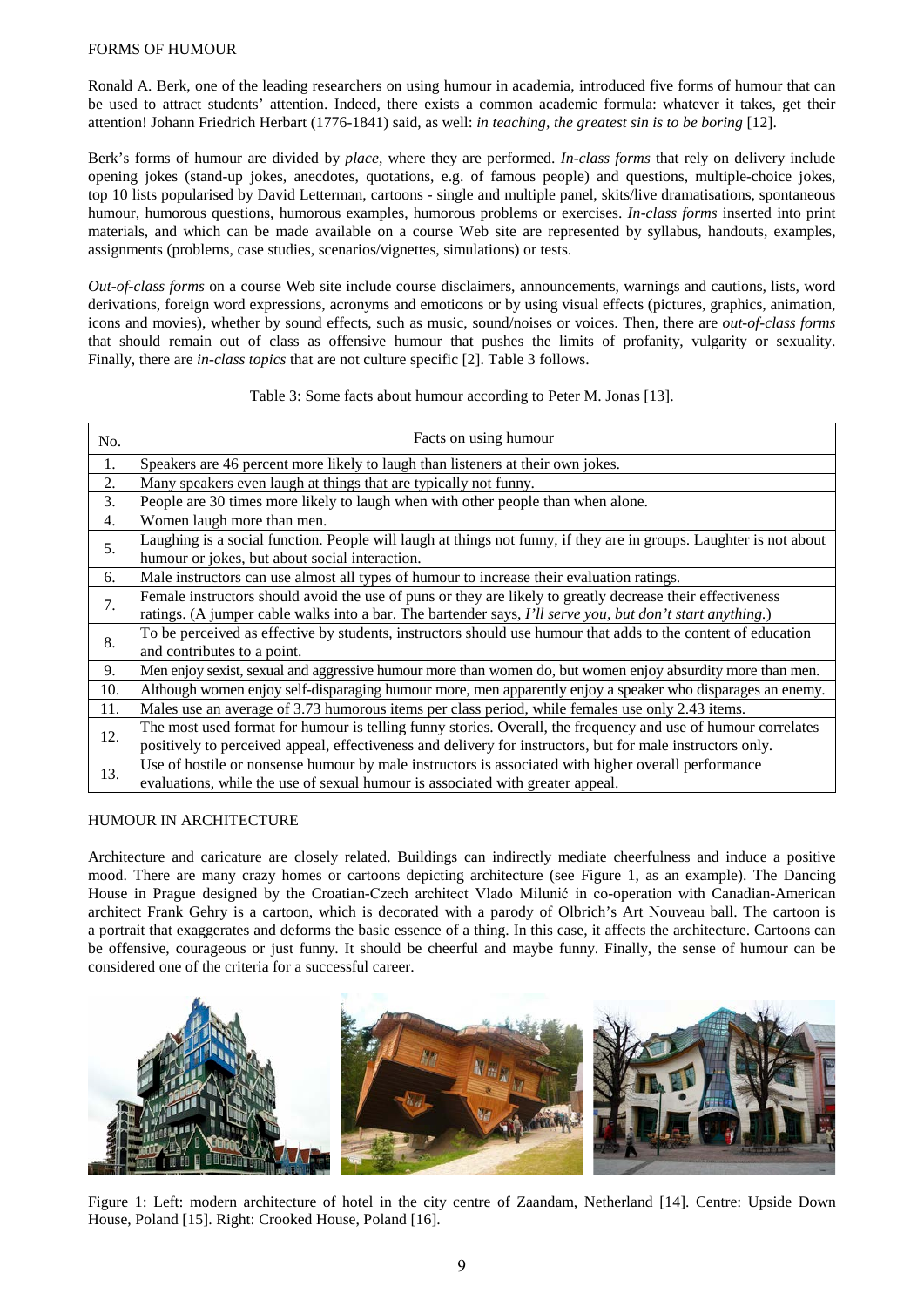Some teachers claim that humour should not be injected into study, which is sober by its very nature. Is architectural education of this kind? True, architects have some difficulty being whimsical. But, argumentation with paradox or hyperbole often is incomparably effective.

The authors of this article hold an opinion that tutors should allow students to include humour in their work. This is usually treated with mistrust, because it is not a common part of mainstream education. With a rigid curriculum, it may be a matter of courage for the teacher to allow the use of humour. However, positively motivated students can produce surprising results.

Some research has documented a close relationship between humour and creativity. People with a better sense of humour tend to be more creative, less rigid and more willing to try new ideas. Humour tends to open up students to divergent thinking previously suppressed.

### *With the reduction of stress through laughter, there is more time and energy left to learn and create. The instructor and students feel a freedom that encourages divergent thinking and creativity* [17].

Architecture mostly is about creativity. To test this, bring students back to life with humour despite boring course content. The absolute condition is still for the teaching to be complete. Experience shows that using humour or using cartoons within an assignment can serve as clear evidence of comprehension of the crux of a problem. The following student works demonstrate this (see Figure 2).



Figure 2: Student works within the subject Typology of Agricultural Structures at the Faculty of Architecture, Slovak University of Technology in Bratislava, during 1970s-1980s. The subject has been dealt with using humour, in the form of cartoons. Outputs mirror the students' architectural thinking within a wider context. Students: J. Baran and M. Dúha. Tutor: R. Špaček.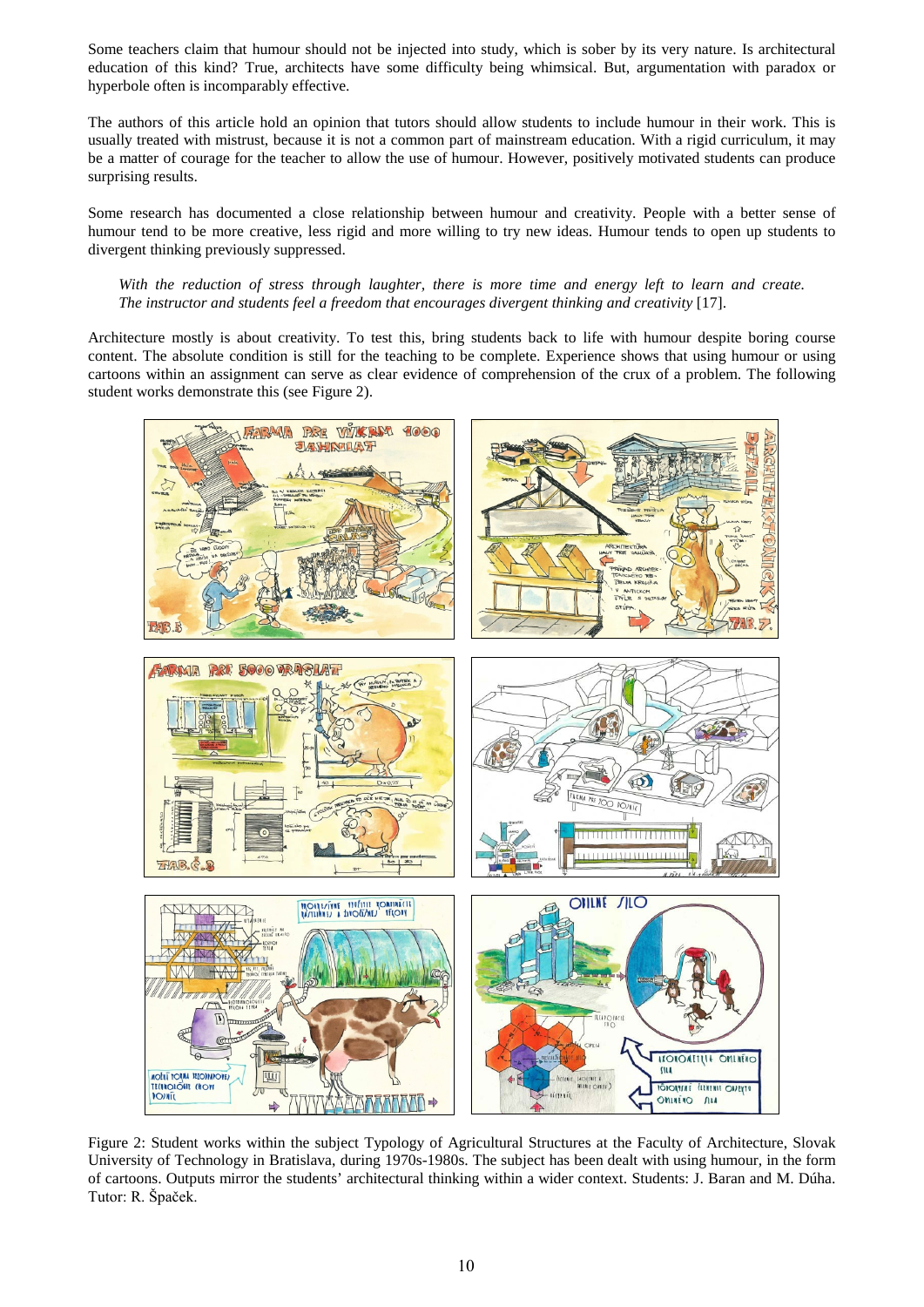Such student works based on humour provide the tutor with information on the thinking, interests, attitudes and values of the students. This may uncover a student's alternative ideas - either directly in the joke or through the student's commentary on the joke. This can develop thinking and argumentation within education. It does not mean *to think out of the box*, just simply to make the box bigger. According to Guthrie the use of cartoons does two things:

*(1) it shows students in a comfortable, familiar way that background knowledge is necessary if you are going to get the most enjoyment out of life; and 2) you have to read to get knowledge, that is, cartoons provide graphic clues along with the printed material and they unlock the unknown meaning of words* [18].

One of the crucial tasks of the university is to teach critical thinking. As presented above, a specific form of humour is a social critique - satire. Architecture offers creators/authors the opportunity to direct attention to current issues related to the construction and the organisation of the city and the life in it. One of the examples of such an approach that shocked people into attention was the *International Exhibition of Cartoon Competition about Architecture* - *Archikatúra* (*Archicartoon*) held in Bratislava in 1992, 1994 and 1996.

Mention should be made of Louis Hellman, a British architect well known for his cartoons from the world of architecture and his *Archi-têtes* drawings, in which he caricatured architects by drawing them in the style of their buildings. Other architectural cartoonists include Gábor Benedek with his book, *Bauherrlichkeit* (1982); Alan Dunn, who contributed many cartoons to Architectural Record; Austrian architect Gustav Peichl; and Slovak cartoonists Kazo Kanala and Bobo Pernecký (see Figure 3).



Figure 3: Selection of works from the International Exhibition of Cartoon Competition about Architecture held in Bratislava in 1992, 1994 and 1996. Top left: Břetislav Kovařík (Czech). Top centre: Oleg Durgatschov (Ukraine). Top right: Xu Hua Feng (China). Above left: Ivan Haramija (Croatia). Above centre: Viktor Zujev (Ukraine). Above right: Pilipovič Željko (Croatia) (Source: Authors' archive).

Much of the humour that arises during a lesson is spontaneous, because the teacher is only human and makes mistakes that students find comic. Teachers should try to enhance their ability to improvise, to think quickly and react *from the hip* to generate in an instant associations or brilliant ideas. At least they should try, though unplanned humour cannot be taught. A successful technique is to use similes, comparisons and contrasts with real life. Eventually, there is still the second type of humour that needs to be planned and thoroughly prepared.

*If teachers are encouraged and guided to use humour, they can gain a sense of control in their lives. The use of humour represents what some researchers call* cognitive control. *True cognitive control of humour is similar to well-prepared teachers who breed confidence when they know the material and have a true handle on teaching techniques. Obviously, this type of confidence comes with time and practice* [13].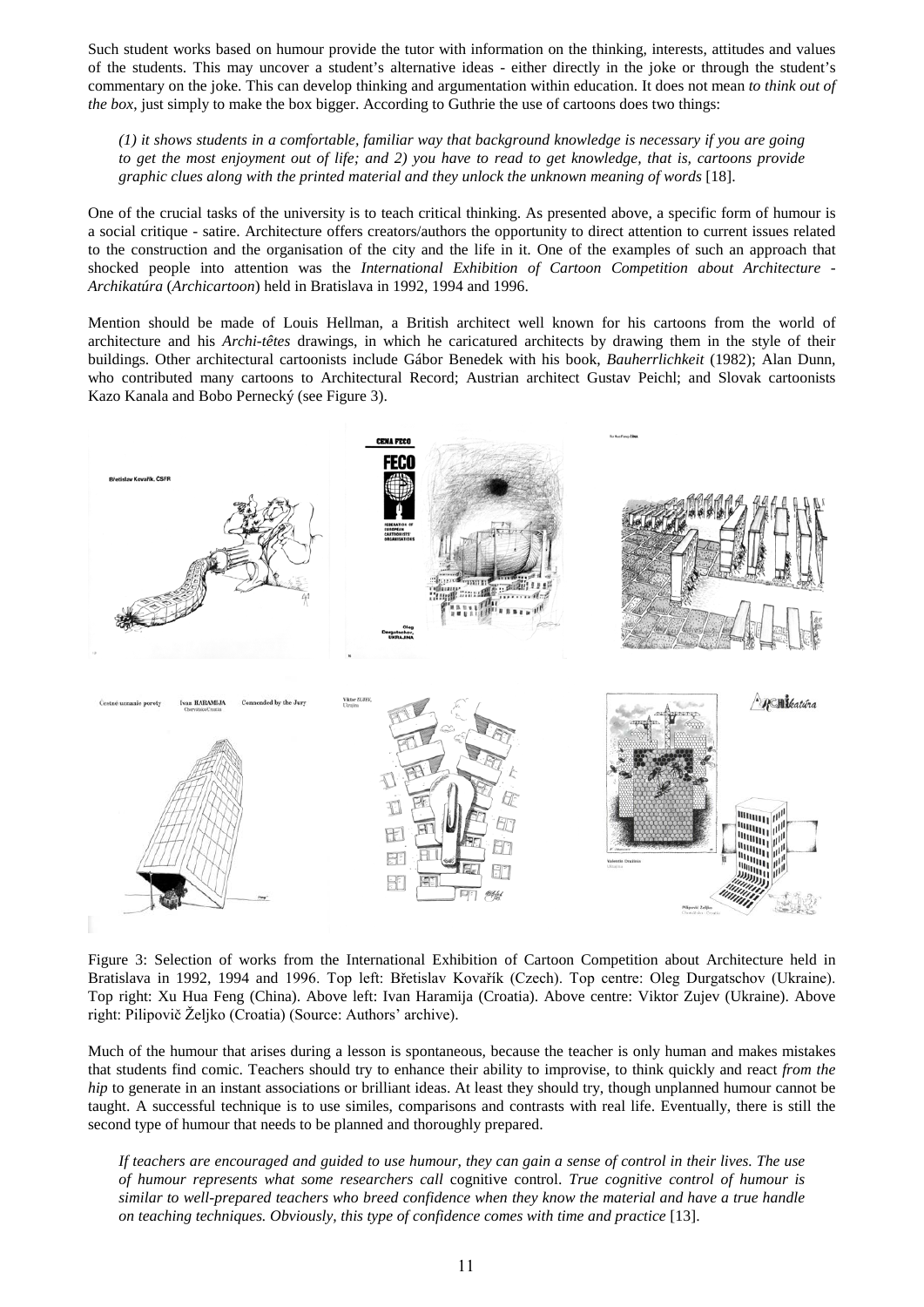#### **CONCLUSIONS**

All members of the academic community should endeavour to introduce conditions under which education is being conducted in an optimal way. The authors of this article assume that humour can encourage a positive type of tension, which contributes to concentration and understanding, prevents boredom, reduces pressures, improves ambience and sharpens memory. This can create a tranquil classroom milieu, increase mutual trust between the teacher and students, reduce apprehension and improve accomplishment by influencing the student's personal creative development. Previous research has confirmed this opinion.

According to Sylwester, *humour and the arts are perhaps so culturally pervasive because they both help us to constantly explore the dividing line between appropriate and inappropriate behaviour in pretend rather than real-life situations* [19]*.* Lacking in today's academic environment is a unifying conversation between scholars, teachers and students of different disciplines. This was also claimed by Wilhelm von Humboldt, when he formed in 1809 the institutes of the Humboldt University in Berlin. Humour can help to address this issue, facilitate mutual communication and contribute to establishing a more enjoyable and socially inclusive environment in educational institutions. When relationships improve, teaching improves!

#### REFERENCES

- 1. Kerr, C., *The Uses of the University.* Cambridge, MA: Harvard University Press, 75 (2001).
- 2. Berk, R.A., *Humor as an Instructional Defibrillator: Evidence-based Techniques in Teaching and Assessment.* Sterling: Stylus Publishing, 3 (2002).
- 3. Ziv, A., Chapter 4: Using Humor to Develop Creative Thinking*. J. of Children in Contemporary Society,* 20, **1-2**, 99-116 (2008).
- 4. Pusca, D. and Northwood, O.D., The why, what and how of teaching: an engineering design perspective. *Global J. of Engng. Educ.,* 19, **2**, 106-111 (2017).
- 5. Buckingham, D. and Scanlon, M., *Education, Entertainment, and Learning in the Home*. Maidenhead: Open University Press, 8 (2003).
- 6. Huss, J.A., Getting serious about humor: attitudes of secondary teachers towards the use of humor as a teaching strategy. *J. of Ethnographic and Qualitative Research*, 3, **1**, 28-36 (2008).
- 7. Veatch, T., A theory of humor. *Humor Inter. J. of Humor Research*, 11, **2**, 161-216 (1998).
- 8. Kuiper, N.A., Kirsh, G.A. and Leite, C., Reactions to humorous comments and implicit theories of humor styles. *Europe's J. of Psychology*, 6, **3**, 236-266 (2010)
- 9. Haverlíková, V., Vedecký vtip ako prostriedok vzdelávania. *Tvorivý učiteľ fyziky VII*, Smolenice, Slovakia, 101 (2014) (in Slovak).
- 10. Křivohlavý, J. and Mareš, J., *Komunikace ve škole*. Brno: Masarykova univerzita, 162 (1995) (in Czech).
- 11. Sheinowitz, M., Humor and Education (1996), 24 October 2018, www.mop-old.ort.org.il/ortmain/e\_publsh/ ep9\_1011.htm
- 12. Herbart, J.F., AzQuotes, 24 October 2018, www.azquotes.com/quote/526095
- 13. Jonas, M.P., *Laughing and Learning: an Alternative to Shut up and Listen*. Lanham: Rowman & Littlefield Education, 108 (2010).
- 14. Flickr (2011), 24 October 2018, www.flickr.com/photos/44666563@N04/6411197921
- 15. Tibba. The most crazy Houses ever seen around the World (2016), 24 October 2018, www.tibba.net/post/the-mostcrazy-houses-ever-seen-around-the-world
- 16. Sopot tanc dom.jpg, 24 October 2018, https://ru.wikipedia.org/wiki/%D0%A4%D0%B0%D0%B9%D0%BB: Sopot\_tanc\_dom.jpg
- 17. Walters, L., *What to Say when ... You're Dying on the Platform*. New York: McGraw-Hill, 44 (1995).
- 18. Guthrie, P., Knowledge through humor: An original approach for teaching developmental readers. *Proc. Inter. Conf. on Teaching and Leadership Excellence*, Austin, USA, 2 (1999).
- 19. Sylwester, R., *A Biological Brain in a Cultural Classroom: Applying Biological Research to Classroom Management.* Thousand Oaks: Corwin Press, 157 (2000).

#### **BIOGRAPHIES**



Ján Legény is an honours graduate in architecture from Slovak University of Technology in Bratislava (STU), Slovakia, where he also earned his PhD in 2013. His doctoral thesis title was the Typology of Solar Town Planning: Urban Structures Generating. He was awarded twice by a post-doc position at the STU with his research topic *Intensification of solar energy use in the urban space*. Presently, he is working in the Institute of Ecological and Experimental Architecture in the Faculty of Architecture at STU. He has authored or co-authored 38 articles. Further, he has peer reviewed conference papers in the field of solar town planning, solar design and sustainability, and has presented papers at international conferences in Slovakia and abroad, participated in various national and international research projects, as well. He co-authored the monograph titled Solar Strategy of a Sustainable City. He is a freelance architect and a co-founder of an architectural studio